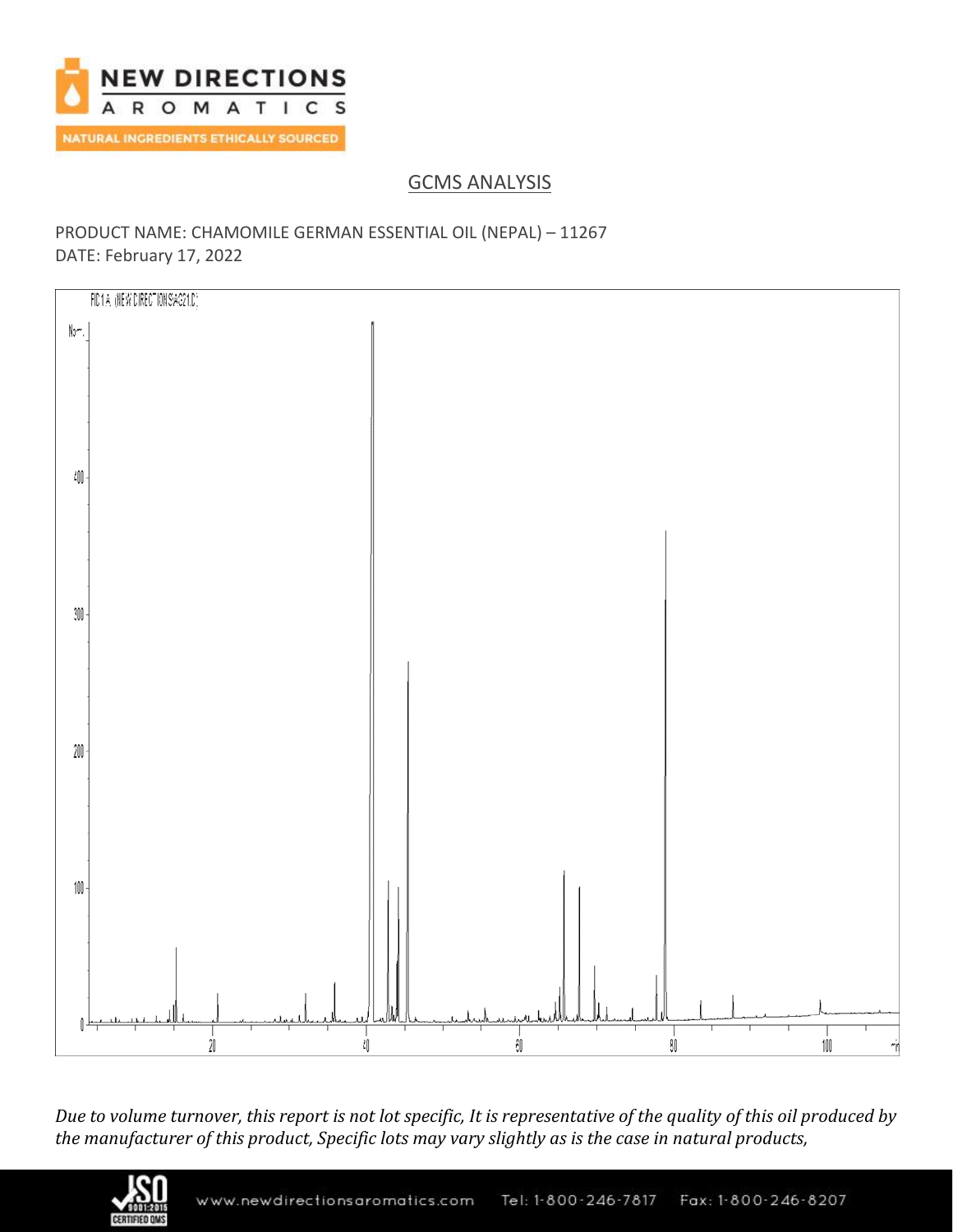

### PRODUCT NAME: CHAMOMILE GERMAN ESSENTIAL OIL (NEPAL) – 11267

| <b>Peak</b>      | $RT$ (min) | Compound                   | $\frac{0}{0}$ |
|------------------|------------|----------------------------|---------------|
| $\mathbf{1}$     | 5,48       | <b>METHYL VINYL KETONE</b> | 0,02          |
| $\overline{2}$   | 6,80       | alpha-PINENE               | 0,02          |
| $\overline{3}$   | 7,41       | ETHYL 2-METHYLBUTYRATE     | 0,04          |
| $\overline{4}$   | 7,87       | <b>CAMPHENE</b>            | 0,01          |
| $\overline{5}$   | 9,10       | beta-PINENE                | 0,01          |
| $6\phantom{1}$   | 9,54       | <b>SABINENE</b>            | 0,03          |
| $\overline{7}$   | 10, 15     | 2-METHYLPROPYL BUTYRATE    | 0,03          |
| 8                | 11,11      | beta-MYRCENE               | 0,04          |
| $\boldsymbol{9}$ | 11,56      | <b>TERPENE ISOMER</b>      | 0,01          |
| 10               | 11,83      | alpha-TERPINENE            | 0,01          |
| 11               | 12,70      | <b>LIMONENE</b>            | 0,06          |
| 12               | 13,15      | 1,8-CINEOLE                | 0,01          |
| 13               | 14,16      | <b>FURAN 2-PENTYL</b>      | 0,03          |
| $\overline{14}$  | 14,29      | <b>BUTYL METHACRYLATE</b>  | 0,02          |
| 15               | 14,41      | Cis-beta-OCIMENE           | 0,12          |
| 16               | 14,95      | gamma-TERPINENE            | 0,19          |
| 17               | 15,28      | Trans-beta-OCIMENE         | 0,79          |
| 18               | 16,20      | p-CYMENE                   | 0,09          |
| 19               | 16,71      | ISOAMYL, 2-METHYLBUTYRATE  | 0,01          |
| 20               | 16,88      | <b>TERPINOLENE</b>         | 0,01          |
| 21               | 17,36      | <b>OCTANAL</b>             | 0,01          |
| $\overline{22}$  | 17,67      | <b>ALIPHATIC ESTER</b>     | 0,01          |
| 23               | 20,05      | 6-METHYL-5-HEPTEN-2-ONE    | 0,03          |
| 24               | 20,64      | <b>ARTEMISIA CETONE</b>    | 0,34          |
| 25               | 23,92      | <b>ALIPHATIC ALCOHOL</b>   | 0,02          |
| 26               | 26,78      | HEXYL, 2-METHYLBUTYRATE    | 0,02          |
| 27               | 28,07      | alpha-LONGIPINENE          | 0,02          |
| 28               | 28,19      | <b>SILPHINENE</b>          | 0,05          |
| 29               | 28,89      | gamma-ELEMENE              | 0,09          |
| 30               | 29,41      | <b>SESQUITERPENE</b>       | 0,03          |

#### **Disclaimer & Caution:**

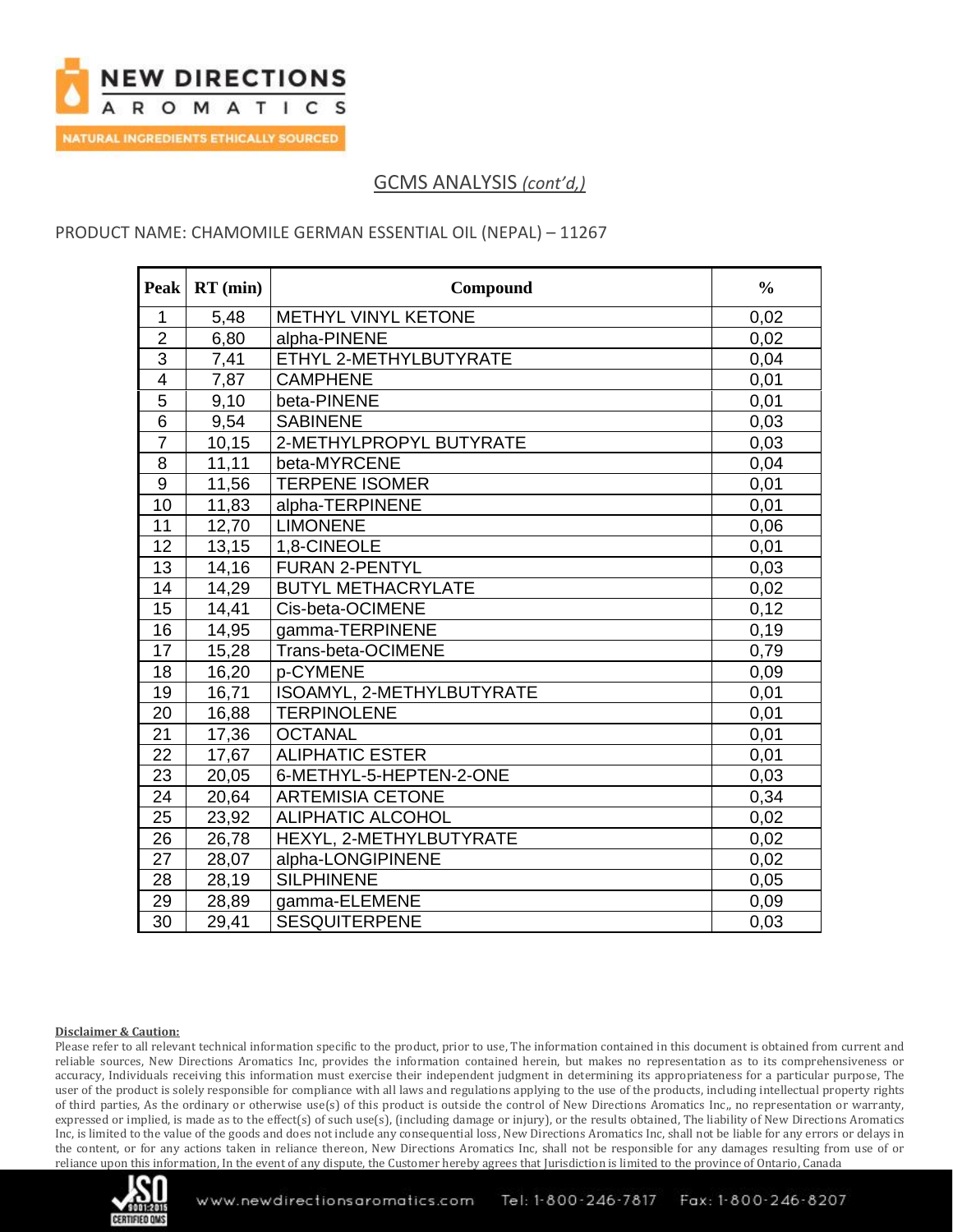

### PRODUCT NAME: CHAMOMILE GERMAN ESSENTIAL OIL (NEPAL) – 11267

| <b>Peak</b>     | $RT$ (min) | Compound                           | $\frac{0}{0}$ |
|-----------------|------------|------------------------------------|---------------|
| 31              | 29,66      | alpha-COPAENE                      | 0,05          |
| 32              | 30,24      | 3-HEXENYL ISOVALERATE              | 0,02          |
| 33              | 30,44      | <b>ARTEMISIA ALCOHOL</b>           | 0,04          |
| $\overline{34}$ | 31,36      | <b>MODHEPHENE</b>                  | 0,11          |
| 35              | 32,15      | alpha-ISOCOMENE                    | 0,44          |
| 36              | 32,51      | <b>SESQUITERPENE</b>               | 0,03          |
| 37              | 32,97      | <b>SESQUITERPENE</b>               | 0,01          |
| 38              | 33,09      | <b>LINALOOL</b>                    | 0,01          |
| 39              | 33,70      | 1-OCTANOL                          | 0,02          |
| 40              | 34,58      | <b>SESQUITERPENE</b>               | 0,02          |
| 41              | 34,71      | <b>SESQUITERPENE</b>               | 0,07          |
| 42              | 35,40      | alpha,trans-BERGAMOTENE            | 0,02          |
| 43              | 35,64      | beta-ELEMENE                       | 0,17          |
| 44              | 35,92      | beta-CARYOPHYLLENE                 | 0,67          |
| 45              | 36,09      | <b>TERPINENE-4-OL</b>              | 0,02          |
| 46              | 36,63      | AROMADENDRENE                      | 0,04          |
| 47              | 37,27      | <b>THUJOPSENE</b>                  | 0,02          |
| 48              | 38,86      | ALLO-AROMADENDRENE                 | 0,07          |
| 49              | 39,49      | 4,8-DIMETHYL, 3,7-NONANEDIEN-2-ONE | 0,07          |
| $\overline{50}$ | 39,98      | 1-NONANOL                          | 0,02          |
| 51              | 40,27      | alpha-HUMULENE                     | 0,19          |
| 52              | 40,93      | <b>E-beta-FARNESENE</b>            | 54,42         |
| 53              | 41,89      | gamma-CURCUMENE                    | 0,04          |
| 54              | 42,17      | LEDENE                             | 0,09          |
| 55              | 42,89      | <b>GERMACRENE D</b>                | 3,07          |
| 56              | 43,13      | <b>SESQUITERPENE</b>               | 0,04          |
| 57              | 43,34      | beta-SELINENE                      | 0,32          |
| 58              | 43,57      | alpha-ZINGIBERENE                  | 0,10          |
| 59              | 43,75      | alpha-MUUROLENE                    | 0,04          |
| 60              | 43,91      | beta-BISABOLENE                    | 0, 16         |

#### **Disclaimer & Caution:**

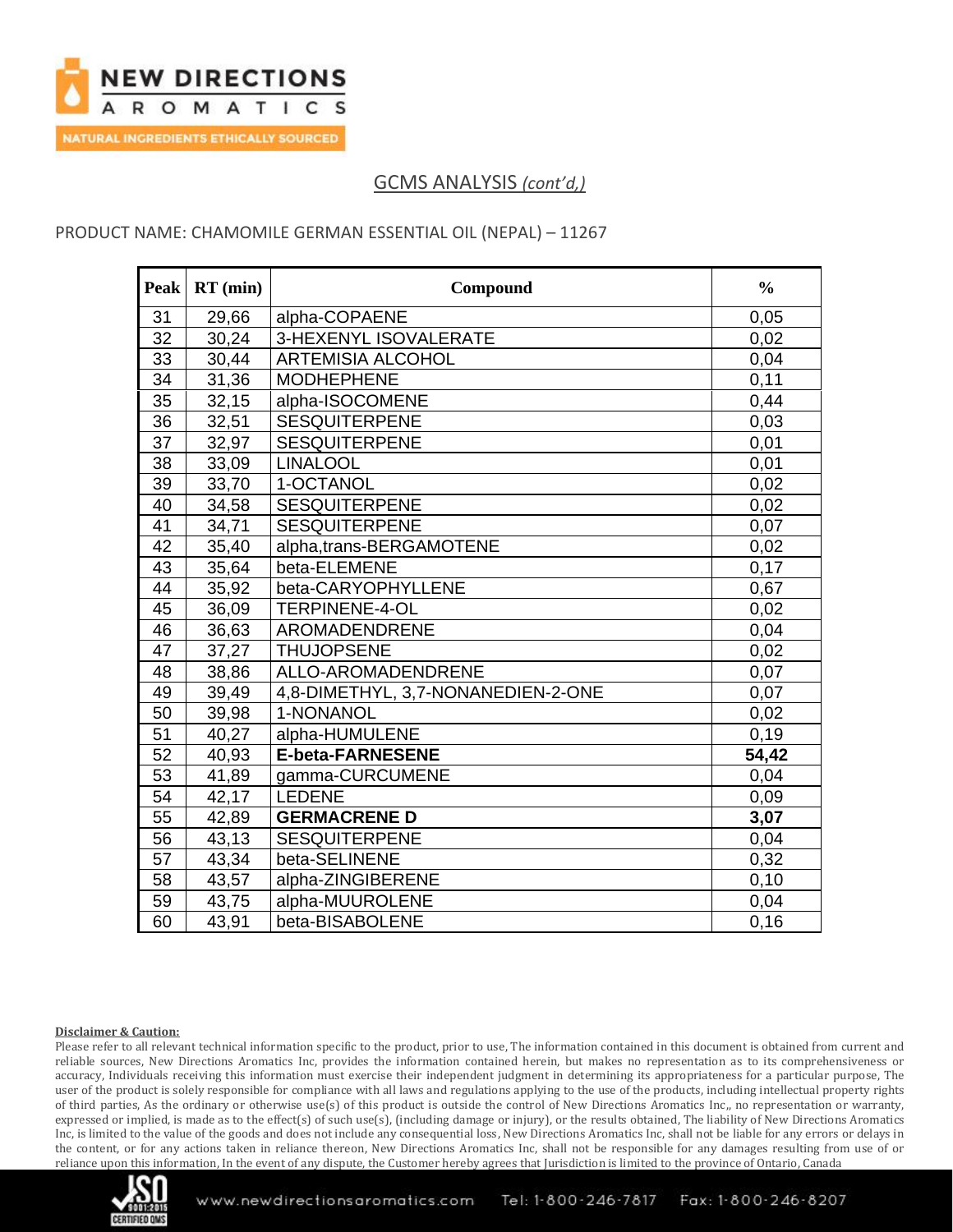

### PRODUCT NAME: CHAMOMILE GERMAN ESSENTIAL OIL (NEPAL) – 11267

| <b>Peak</b>     | $RT$ (min) | Compound                    | $\frac{0}{0}$ |
|-----------------|------------|-----------------------------|---------------|
| 61              | 44,02      | <b>BICYCLOGERMACRENE</b>    | 0,88          |
| 62              | 44,21      | alpha-BISABOLENE            | 2,24          |
| 63              | 45,46      | alpha-FARNESENE             | 9,04          |
| 64              | 45,58      | delta-CADINENE              | 0,04          |
| 65              | 45,76      | gamma-CADINENE              | 0,02          |
| 66              | 46,40      | beta-SESQUIPHELLANDRENE     | 0,07          |
| 67              | 46,53      | alpha-CURCUMENE             | 0,03          |
| 68              | 46,57      | <b>SESQUITERPENE</b>        | 0.01          |
| 69              | 48,79      | 2,4-DECADIENAL              | 0,02          |
| 70              | 48,86      | 2-TRIDECANONE               | 0,03          |
| $\overline{71}$ | 51,18      | <b>ALIPHATIC ESTER</b>      | 0,08          |
| 72              | 51,73      | SESQUITERPENIC EPOXIDE      | 0,02          |
| 73              | 52,95      | PHENYLETHYLIC ESTER         | 0,02          |
| 74              | 53,23      | <b>SESQUIROSEFURAN</b>      | 0,16          |
| 75              | 53,45      | <b>AROMATIC COMPOUND</b>    | 0,04          |
| 76              | 54,02      | DIHYDROCHAMAZULENE          | 0,08          |
| 77              | 54,16      | DIHYDROCHAMAZULENE ISOMER   | 0,03          |
| 78              | 54,38      | NERYL VALERATE              | 0,02          |
| 79              | 54,78      | <b>ALIPHATIC ESTER</b>      | 0,04          |
| 80              | 55,18      | beta-IONONE                 | 0,04          |
| 81              | 55,51      | <b>DENDROSALIN</b>          | 0.21          |
| 82              | 55,59      | <b>ALIPHATIC ESTER</b>      | 0,12          |
| 83              | 55,82      | <b>ALIPHATIC ALCOHOL</b>    | 0,05          |
| 84              | 55,86      | SESQUITERPENOL              | 0,03          |
| 85              | 57,36      | <b>SANTALOL ISOMER</b>      | 0,06          |
| 86              | 57,86      | <b>CARYOPHYLLENE EPOXID</b> | 0,06          |
| 87              | 58,49      | <b>AROMATIC COMPOUND</b>    | 0,03          |
| 88              | 59,44      | <b>SESQUITERPENOL</b>       | 0,09          |
| 89              | 59,87      | <b>SESQUITERPENOL</b>       | 0,03          |
| 90              | 60,39      | SESQUITERPENOL              | 0,05          |

#### **Disclaimer & Caution:**

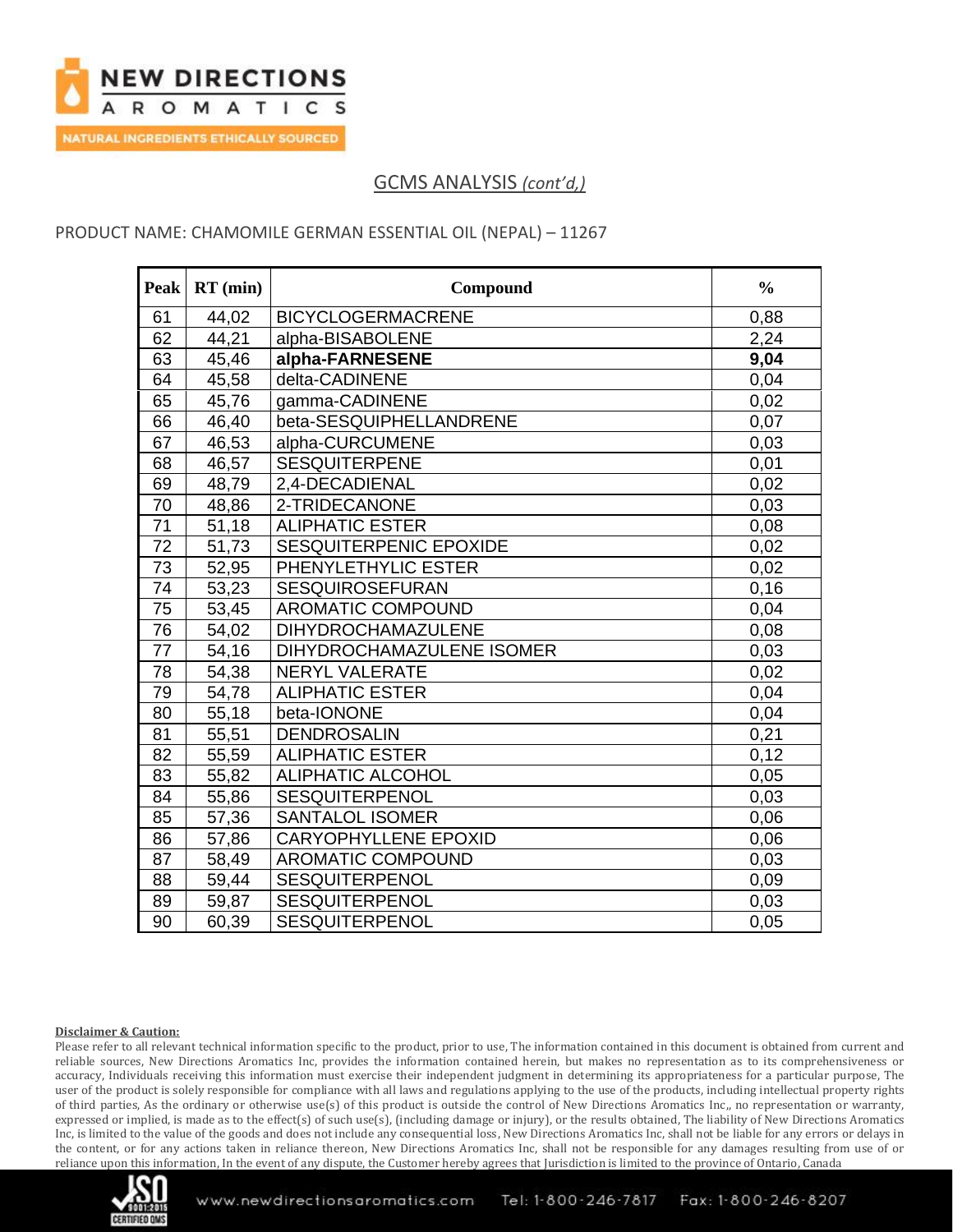

### PRODUCT NAME: CHAMOMILE GERMAN ESSENTIAL OIL (NEPAL) – 11267

| Peak | $RT$ (min) | Compound                       | $\frac{0}{0}$ |
|------|------------|--------------------------------|---------------|
| 91   | 60,66      | <b>SESQUITERPENIC EPOXID</b>   | 0,11          |
| 92   | 60,81      | PENTADECANAL                   | 0,16          |
| 93   | 61,17      | <b>NEROLIDOL</b>               | 0,09          |
| 94   | 61,76      | <b>SESQUITERPENOL</b>          | 0,02          |
| 95   | 62,11      | <b>SESQUITERPENOL</b>          | 0,04          |
| 96   | 62,46      | PRECOCENE I                    | 0,17          |
| 97   | 62,59      | <b>VIRIDIFLOROL</b>            | 0,05          |
| 98   | 62,77      | <b>SESQUITERPENOL</b>          | 0,05          |
| 99   | 63,16      | ALIPHATIC SESQUITERPENOL       | 0,04          |
| 100  | 63,83      | <b>AROMATIC COMPOUND</b>       | 0,02          |
| 101  | 63,94      | <b>SESQUITERPENOL</b>          | 0,09          |
| 102  | 64,53      | SESQUITERPENOL                 | 0,11          |
| 103  | 64,67      | SESQUITERPENIC EPOXIDE         | 0,28          |
| 104  | 64,74      | SESQUITERPENIC EPOXIDE         | 0,03          |
| 105  | 65,12      | SESQUITERPENIC COMPOUND Mw=236 | 0,03          |
| 106  | 65,21      | SPATHULENOL                    | 0,52          |
| 107  | 65,35      | <b>BISABOLOL C OXID</b>        | 0,09          |
| 108  | 65,78      | alpha-BISABOLOL OXIDE B        | 2,67          |
| 109  | 65,83      | PENTADECANONE TRIMETHYL        | 0,20          |
| 110  | 66,08      | <b>SESQUITERPENOL</b>          | 0,10          |
| 111  | 66,14      | SESQUITERPENOL                 | 0,03          |
| 112  | 67,01      | <b>ALIPHATIC ESTER</b>         | 0,04          |
| 113  | 67,45      | <b>T-CADINOL</b>               | 0,10          |
| 114  | 67,77      | <b>BISABOLOL OXIDE A</b>       | 2,30          |
| 115  | 68,10      | <b>SESQUITERPENOL</b>          | 0,05          |
| 116  | 68,25      | alpha-MUUROLOL                 | 0,04          |
| 117  | 69,75      | alpha-BISABOLOL                | 0,81          |
| 118  | 70,10      | SESQUITERPENOL + beta-EUDESMOL | 0,11          |
| 119  | 70,27      | alpha-CADINOL                  | 0,30          |
| 120  | 70,38      | <b>GERANYLLINALOL</b>          | 0,08          |

#### **Disclaimer & Caution:**